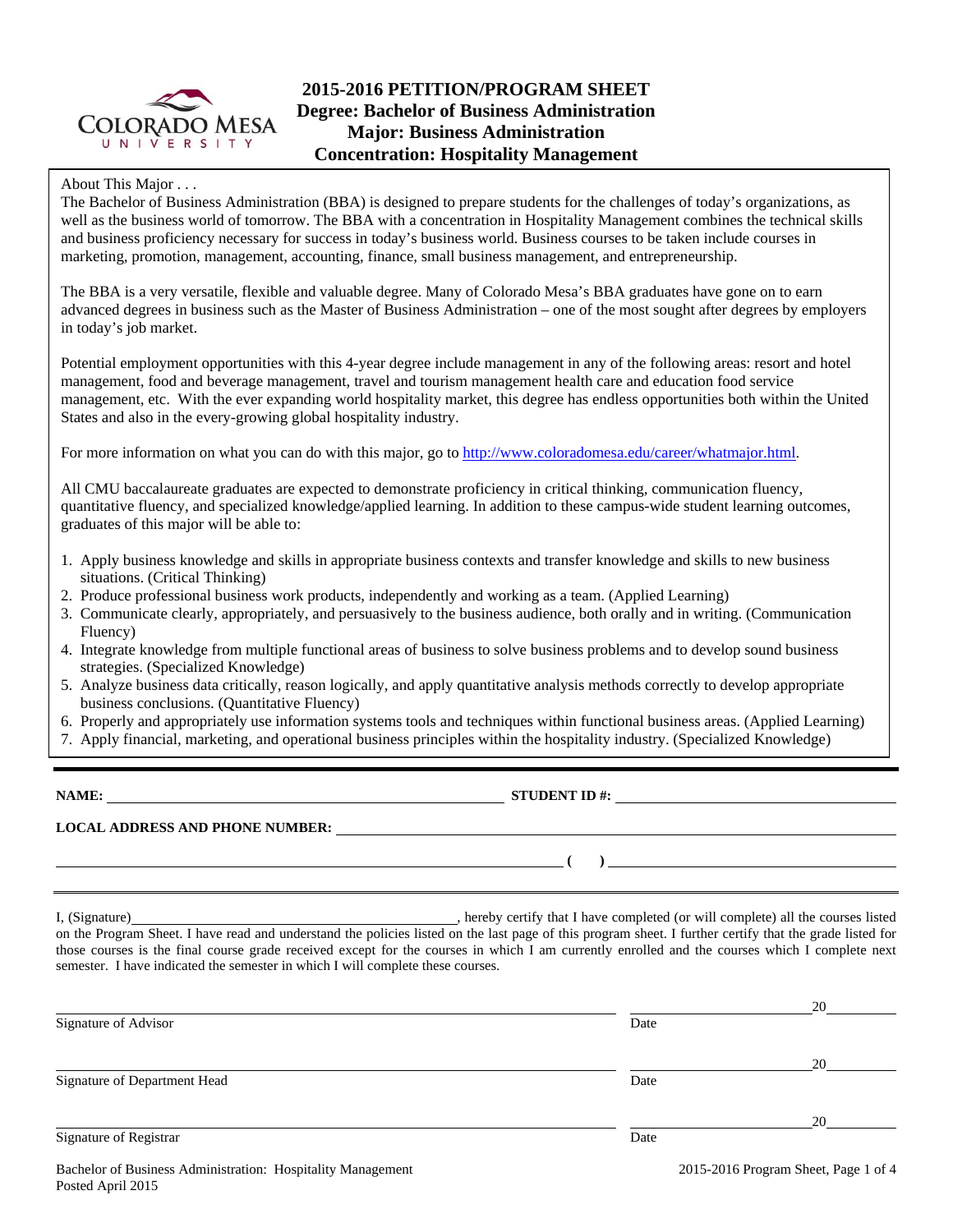## **DEGREE REQUIREMENTS:**

- 120 semester hours total (Students must complete a minimum of 30 of the last 60 hours of credit at CMU, with at least 15 semester hours in major discipline courses numbered 300 or higher).
- 40 upper division credits (A minimum of 15 taken at the 300-400 course levels within the major at CMU).
- 2.00 cumulative GPA or higher in all CMU coursework.
- 2.00 cumulative GPA or higher in coursework toward the major content area.
- Pre-collegiate courses (usually numbered below 100) cannot be used for graduation.
- When filling out the program sheet a course can be used only once.
- A student must follow the CMU graduation requirements either from 1) the program sheet for the major in effect at the time the student officially declares a major; or 2) a program sheet for the major approved for a year subsequent to the year during which the student officially declares the major and is approved for the student by the department head. Because a program may have requirements specific to the degree, the student should check with the faculty advisor for additional criteria. It is the student's responsibility to be aware of, and follow, all requirements for the degree being pursued. Any exceptions or substitutions must be approved by the student's faculty advisor and Department Head.
- Essential Learning Capstone should be completed between 45 and 75 hours.
- See the "Undergraduate Graduation Requirements" in the catalog for additional graduation information.

**ESSENTIAL LEARNING REQUIREMENTS** (31 semester hours) See the current catalog for a list of courses that fulfill the requirements below. If a course is an Essential Learning option and a requirement for your major, you must use it to fulfill the major requirement and make a different selection for the Essential Learning requirement.

| Course No Title            |                                                                           | Sem.hrs Grade Term/Trns |  | <b>HRMA 371</b> | Human Resource Management 3                                                      |       |  |
|----------------------------|---------------------------------------------------------------------------|-------------------------|--|-----------------|----------------------------------------------------------------------------------|-------|--|
|                            |                                                                           |                         |  | <b>MANG 471</b> | <b>Operations Management</b>                                                     | 3     |  |
|                            | English (6 semester hours, must receive a grade of "C" or better and      |                         |  | <b>MANG 491</b> | <b>Business Strategy</b>                                                         | 3     |  |
|                            | must be completed by the time the student has 60 semester hours.)         |                         |  | <b>MARK 231</b> | Principles of Marketing                                                          |       |  |
| <b>ENGL 111</b>            | <b>English Composition</b>                                                | 3                       |  | <b>CISB 341</b> | <b>Quantitative Decision Making</b>                                              |       |  |
| <b>ENGL 112</b>            | <b>English Composition</b>                                                |                         |  |                 | or MANG 341 Quantitative Decision Making 3                                       |       |  |
|                            |                                                                           |                         |  |                 | or MARK 350 Marketing Research                                                   |       |  |
|                            | Math MATH 113 or higher (3 semester hours, must receive a grade of        |                         |  |                 | <b>Required Concentration Courses</b> (30 Semester Hours)                        |       |  |
|                            | "C" or better, must be completed by the time the student has 60           |                         |  | HMGT 101        | Travel Industry I                                                                |       |  |
| semester hours.)           |                                                                           |                         |  | HMGT 200        | Management and Supervisory                                                       |       |  |
|                            | MATH 113 College Algebra                                                  | 4*                      |  |                 | Skills for the Hospitality Industry 3                                            |       |  |
|                            | *3 credits apply to the Essential Learning requirements and 1 credit      |                         |  | <b>HMGT 310</b> | <b>Travel and Tourism</b>                                                        |       |  |
| applies to elective credit |                                                                           |                         |  |                 | <b>Marketing Techniques</b>                                                      | 3     |  |
|                            |                                                                           |                         |  | HMGT 410        | <b>Hospitality Facilities</b>                                                    |       |  |
|                            | <b>Humanities</b> (3 semester hours)                                      |                         |  |                 | Management                                                                       | 3     |  |
|                            |                                                                           |                         |  | HMGT 450        | <b>Strategic Hospitality Sales</b>                                               |       |  |
|                            |                                                                           |                         |  |                 | and Marketing                                                                    | 3     |  |
|                            | Social and Behavioral Sciences (6 semester hours)                         |                         |  | HMGT 470        | <b>Hospitality Management</b>                                                    |       |  |
| ECON 201                   | Principles of Macroeconomics 3                                            |                         |  |                 | Strategy                                                                         | 3     |  |
| ECON 202                   | Principles of Microeconomics 3                                            |                         |  | <b>MANG 499</b> | Internship                                                                       | $3-6$ |  |
|                            |                                                                           |                         |  |                 | <b>Upper Division Business/Hospitality Management Electives (6-9)</b>            |       |  |
|                            | <b>Natural Sciences</b> (7 semester hours, one course must include a lab) |                         |  | semester hours) |                                                                                  |       |  |
|                            |                                                                           |                         |  |                 |                                                                                  |       |  |
|                            |                                                                           |                         |  |                 |                                                                                  | 3     |  |
|                            |                                                                           |                         |  |                 |                                                                                  |       |  |
|                            |                                                                           |                         |  |                 |                                                                                  |       |  |
|                            | <b>History</b> (3 semester hours)                                         |                         |  |                 | <b>Electives</b> (2 semester hours of college level courses appearing on your    |       |  |
| <b>HIST</b>                |                                                                           |                         |  |                 | final transcript, <b>not listed above</b> to bring total semester hours to 120.) |       |  |
|                            |                                                                           |                         |  |                 | *MATH 113 College Algebra                                                        |       |  |
|                            | Fine Arts (3 semester hours)                                              |                         |  |                 |                                                                                  |       |  |
|                            |                                                                           |                         |  |                 |                                                                                  |       |  |

Course No Title Sem.hrs Grade Term/Trns

#### **WELLNESS REQUIREMENT** (2 semester hours)

| KINE 100 Health and Wellness<br>KINA $1 \_$                                                                                                                                                                                                                                                                        |  | the control of the control of the con- |
|--------------------------------------------------------------------------------------------------------------------------------------------------------------------------------------------------------------------------------------------------------------------------------------------------------------------|--|----------------------------------------|
| <b>ESSENTIAL LEARNING CAPSTONE</b> (4 semester hours)<br>ESSL 290 Mayerick Milestone                                                                                                                                                                                                                               |  |                                        |
| $\sqrt{2}$ $\sqrt{2}$ $\sqrt{1}$ $\sqrt{2}$ $\sqrt{2}$ $\sqrt{2}$ $\sqrt{2}$ $\sqrt{2}$ $\sqrt{2}$ $\sqrt{2}$ $\sqrt{2}$ $\sqrt{2}$ $\sqrt{2}$ $\sqrt{2}$ $\sqrt{2}$ $\sqrt{2}$ $\sqrt{2}$ $\sqrt{2}$ $\sqrt{2}$ $\sqrt{2}$ $\sqrt{2}$ $\sqrt{2}$ $\sqrt{2}$ $\sqrt{2}$ $\sqrt{2}$ $\sqrt{2}$ $\sqrt{2}$ $\sqrt{2$ |  |                                        |

| LYY 7YO  | Maverick Millestone               |  |
|----------|-----------------------------------|--|
|          | (see English $&$ math pre-reqs) 3 |  |
| ESSL 200 | Essential Speech (co-requisite) 1 |  |

**FOUNDATION COURSES** (18 semester hours) These courses, plus ECON 201 & 202 and Essential Learning English & Math requirements

|          | must be completed within the student's first 60 hours. |   |  |
|----------|--------------------------------------------------------|---|--|
| ACCT 201 | Principles of Financial Acctg                          |   |  |
| ACCT 202 | Principles of Managerial Acctg 3                       |   |  |
| BUGB 105 | Freshman Business Seminar                              |   |  |
| BUGB 211 | <b>Business Communications</b>                         |   |  |
| CISB 101 | Business Inform. Technology                            |   |  |
|          | or CISB 205 Advanced Business Software                 |   |  |
| CISB 241 | Intro to Business Analysis                             |   |  |
|          | or STAT 241 Intro to Business Analysis                 | 3 |  |

### **BACHELOR OF BUSINESS ADMINISTRATION: HOSPITALITY MANAGEMENT CONCENTRATION REQUIREMENTS** (63 semester hours)

### **Business Administration Core** (33 semester hours)

| <b>BUGB 349</b>     | Legal Environment of Business 3                                               |       |  |
|---------------------|-------------------------------------------------------------------------------|-------|--|
| <b>BUGB 401</b>     | <b>International Business</b>                                                 | 3     |  |
| <b>CISB 210</b>     | <b>Fundamentals of Info Systems</b>                                           | 3     |  |
| <b>FINA 301</b>     | <b>Managerial Finance</b>                                                     | 3     |  |
| <b>MANG 201</b>     | Principles of Management                                                      | 3     |  |
| <b>MANG 301</b>     | Organizational Behavior                                                       | 3     |  |
| <b>HRMA 371</b>     | Human Resource Management                                                     | 3     |  |
| <b>MANG 471</b>     | <b>Operations Management</b>                                                  | 3     |  |
| <b>MANG 491</b>     | <b>Business Strategy</b>                                                      | 3     |  |
| <b>MARK 231</b>     | Principles of Marketing                                                       | 3     |  |
| <b>CISB 341</b>     | <b>Quantitative Decision Making</b>                                           | 3     |  |
|                     | or MANG 341 Quantitative Decision Making 3                                    |       |  |
|                     | or MARK 350 Marketing Research                                                | 3     |  |
|                     | <b>Required Concentration Courses</b> (30 Semester Hours)                     |       |  |
| HMGT 101            | Travel Industry I                                                             | 3     |  |
| HMGT <sub>200</sub> | Management and Supervisory                                                    |       |  |
|                     | Skills for the Hospitality Industry 3                                         |       |  |
| <b>HMGT 310</b>     | Travel and Tourism                                                            |       |  |
|                     | <b>Marketing Techniques</b>                                                   | 3     |  |
| <b>HMGT 410</b>     | <b>Hospitality Facilities</b>                                                 |       |  |
|                     | Management                                                                    | 3     |  |
| <b>HMGT 450</b>     | <b>Strategic Hospitality Sales</b>                                            |       |  |
|                     | and Marketing                                                                 | 3     |  |
| HMGT 470            | <b>Hospitality Management</b>                                                 |       |  |
|                     | Strategy                                                                      | 3     |  |
| <b>MANG 499</b>     | Internship                                                                    | $3-6$ |  |
|                     | <b>Upper Division Business/Hospitality Management Electives</b> (6-9          |       |  |
| semester hours)     |                                                                               |       |  |
|                     |                                                                               | 3     |  |
|                     |                                                                               | 3     |  |
|                     |                                                                               | 3     |  |
|                     |                                                                               |       |  |
|                     | <b>Electives</b> (2 semester hours of college level courses appearing on your |       |  |
|                     | final transcript, not listed above to bring total semester hours to 120.)     |       |  |
|                     | *MATH 113 College Algebra                                                     | 1     |  |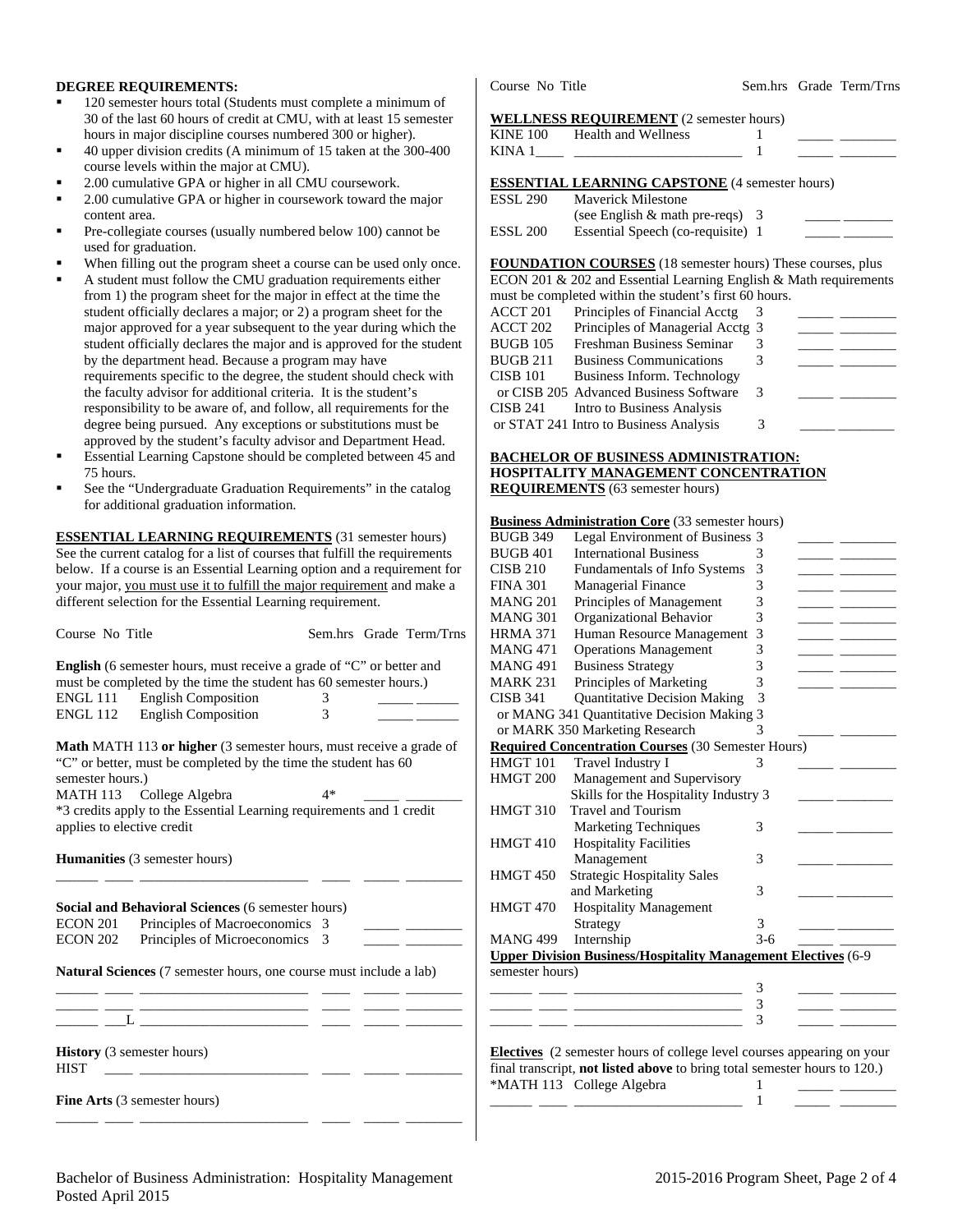**Special requirements:** To be admitted to the Bachelor of Business Administration program, certain prerequisites must be satisfied. Please see the Business department head for complete requirements and application form. All degree requirements must be completed as described above. Any exceptions or substitutions must be recommended in advance by the faculty advisor and/or approved by the Department Head. Students are required to participate in exit examinations or other programs deemed necessary to comply with the university accountability requirement.

# **SUGGESTED COURSE SEQUENCING FOR BBA, CONCENTRATION IN HOSPITALITY MANAGEMENT**

This is a recommended sequence of course work. Certain courses may have prerequisites or are only offered during the Fall or Spring semesters. It is the student's responsibility to meet with the assigned advisor and check the 2 year course matrix on the website for course availability.

|                      |                                                    | <b>FRESHMAN YEAR</b>  |                        |                                          |                |
|----------------------|----------------------------------------------------|-----------------------|------------------------|------------------------------------------|----------------|
| <b>Fall Semester</b> |                                                    | <b>Hours</b>          | <b>Spring Semester</b> |                                          | <b>Hours</b>   |
| <b>BUGB 105</b>      | Freshman Business Seminar                          | 3                     | <b>ENGL 112</b>        | <b>English Composition</b>               | 3              |
| <b>CISB 101</b>      | <b>Business Information Technology</b>             |                       | <b>CISB 241</b>        | Intro to Business Analysis               |                |
| or CISB 205          | <b>Advanced Business Software</b>                  | 3                     | or STAT 241            | Intro to Business Analysis               | 3              |
| <b>ENGL 111</b>      | <b>English Composition</b>                         | 3                     | <b>CISB 210</b>        | Fundamentals of Information Systems      | $\mathfrak{Z}$ |
| <b>MATH 113</b>      | College Algebra                                    | 4                     | <b>ESSL</b>            | Natural Science with Lab                 | 4              |
| <b>ESSL</b>          | Fine Arts                                          | $\overline{3}$        | <b>KINE 100</b>        | Health and Wellness                      | 1              |
|                      |                                                    | 16                    | <b>KINA</b>            | Activity                                 |                |
|                      |                                                    |                       |                        |                                          | $\frac{1}{15}$ |
|                      |                                                    | <b>SOPHOMORE YEAR</b> |                        |                                          |                |
| <b>Fall Semester</b> |                                                    | <b>Hours</b>          | <b>Spring Semester</b> |                                          | <b>Hours</b>   |
| ACCT 201             | Principles of Financial Accounting                 | 3                     | ACCT 202               | Principles of Managerial Accounting      | 3              |
| <b>BUGB 211</b>      | <b>Business Communications</b>                     | 3                     | ECON 202               | Principles of Microeconomics             | $\mathfrak{Z}$ |
| ECON 201             | Principles of Macroeconomics                       | 3                     | <b>MANG 201</b>        | Principles of Management                 | 3              |
| <b>MARK 231</b>      | Principles of Marketing                            | 3                     | HMGT 200               | Management and Supervisory Skills        |                |
| HMGT 101             | Travel Industry I                                  | $\overline{3}$        |                        | for the Hospitality Industry             | 3              |
|                      |                                                    | 15                    | <b>ESSL 290</b>        | <b>Maverick Milestone</b>                |                |
|                      |                                                    |                       | 3                      |                                          |                |
|                      |                                                    |                       | <b>ESSL 200</b>        | <b>Essential Speech</b>                  | $\overline{1}$ |
|                      |                                                    |                       |                        |                                          | 16             |
|                      |                                                    | <b>JUNIOR YEAR</b>    |                        |                                          |                |
| <b>Fall Semester</b> |                                                    | <b>Hours</b>          | <b>Spring Semester</b> |                                          | <b>Hours</b>   |
| <b>HMGT 310</b>      | Travel & Tourism Marketing Tech.                   | 3                     | <b>BUGB 349</b>        | <b>Legal Environment of Business</b>     | 3              |
| <b>FINA 301</b>      | <b>Managerial Finance</b>                          | 3                     | <b>ESSL</b>            | <b>Natural Science</b>                   | 3              |
| <b>MANG 301</b>      | Organizational Behavior                            | 3                     | <b>ESSL</b>            | Humanities                               | 3              |
| HRMA371              | Human Resource Management                          | 3                     | <b>MARK 350</b>        | <b>Marketing Research</b>                |                |
| <b>ESSL</b>          | History                                            | $\overline{3}$        | or CISB 341            | <b>Quantitative Decision Making</b>      |                |
|                      |                                                    | 15                    |                        | or MANG 341 Quantitative Decision Making | 3              |
|                      |                                                    |                       | Electives              | <b>Upper Division HMGT</b>               | $\frac{3}{15}$ |
|                      |                                                    |                       |                        |                                          |                |
|                      |                                                    | <b>SENIOR YEAR</b>    |                        |                                          |                |
| <b>Fall Semester</b> |                                                    | <b>Hours</b>          | <b>Spring Semester</b> |                                          | <b>Hours</b>   |
|                      | HMGT 450 Strategic Hospitality Sales and Marketing | 3                     | <b>MANG 491</b>        | <b>Business Strategy</b>                 | 3              |
|                      | HMGT 410 Hospitality Facilities Management         |                       | HMGT 470               | <b>Hospitality Management Strategy</b>   | $\overline{3}$ |
|                      | or MANG 450 Entrepreneurship                       | 3                     | <b>MANG 499</b>        | Internship (or Summer)                   | $3-6$          |

Electives Upper Division HMGT 3

BUGB 401 International Business 3<br>MANG 471 Operations Management  $\frac{3}{15}$ 

15

MANG 471 Operations Management

Electives Upper Division HMGT 3 Elective  $\frac{1}{13}$ 13